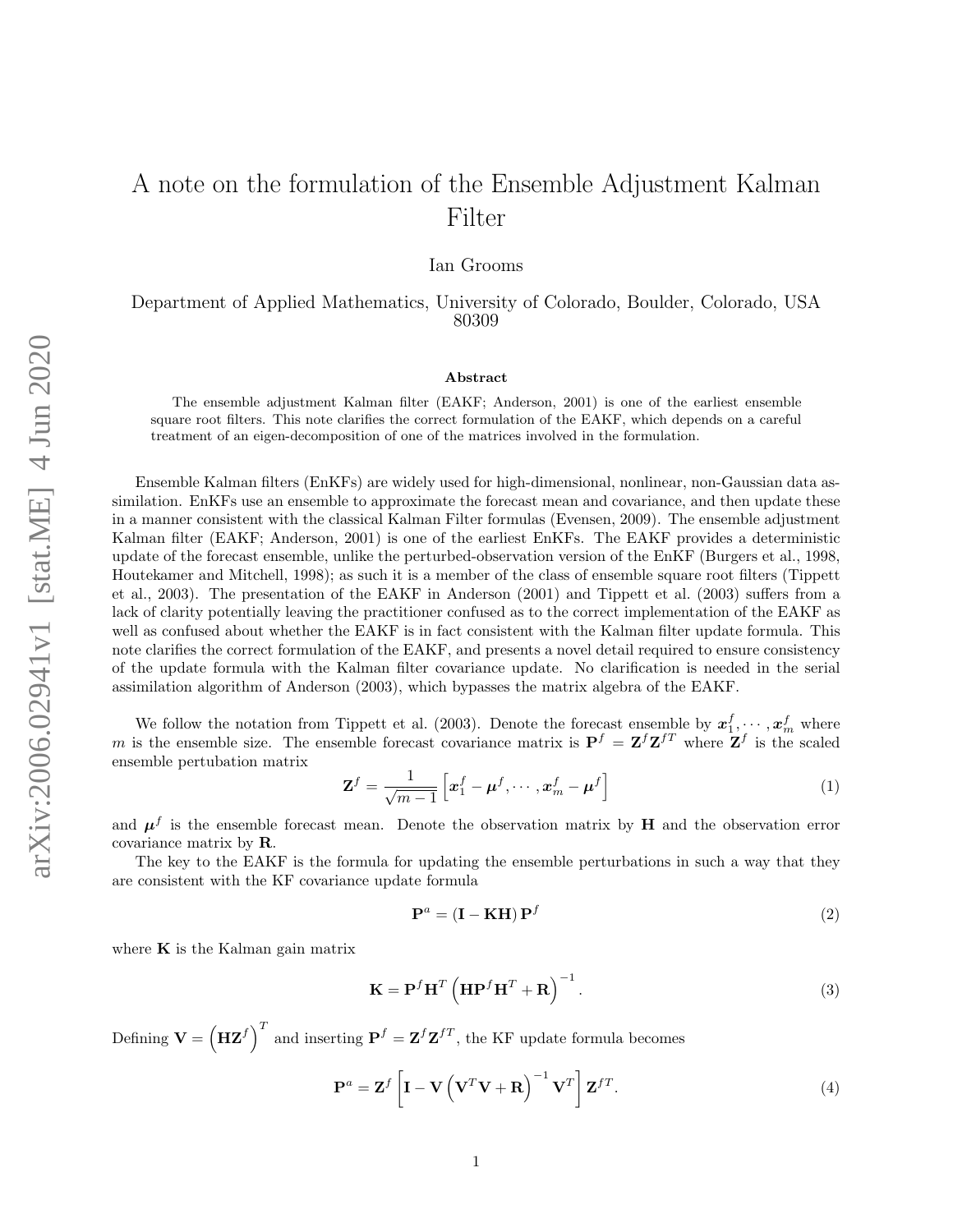The Woodbury matrix identity can be applied to write this as

<span id="page-1-0"></span>
$$
\mathbf{P}^{a} = \mathbf{Z}^{f} \left[ \mathbf{I} + \mathbf{V} \mathbf{R}^{-1} \mathbf{V}^{T} \right]^{-1} \mathbf{Z}^{fT}.
$$
 (5)

The EAKF uses an adjustment matrix **A** to update the scaled ensemble perturbation matrix as  $\mathbf{Z}^a = \mathbf{A}\mathbf{Z}^f$ in such a way that  $\mathbf{P}^{a} = \mathbf{Z}^{a} \mathbf{Z}^{aT}$  exactly satisfies Eqn. [\(5\)](#page-1-0). The EAKF adjustment matrix presented by [Tippett et al.](#page-2-4) [\(2003\)](#page-2-4) is

<span id="page-1-1"></span>
$$
\mathbf{A} = \mathbf{Z}^f \mathbf{C} \left( \mathbf{I} + \mathbf{\Gamma} \right)^{-1/2} \mathbf{G}^{-1} \mathbf{F}^T
$$
\n(6)

where  $\mathbf{Z}^f = \mathbf{FGU}^T$  is the singular value decomposition (SVD) of  $\mathbf{Z}^f$  and  $\mathbf{VR}^{-1}\mathbf{V}^T = \mathbf{C}\mathbf{TC}^T$  is the eigenvalue decomposition of  $\mathbf{VR}^{-1}\mathbf{V}^T$  (cf. Eq. (19) of [Tippett et al.](#page-2-4) [\(2003\)](#page-2-4)).

The use of the notation  $G^{-1}$  in [\(6\)](#page-1-1) implies that the expression uses the version of the SVD that produces a square, invertible matrix **G**. If the state dimension is n and the rank of  $\mathbf{Z}^f$  is r then  $\mathbf{Z}^f$  is  $n \times m$ , and the SVD produces G of size  $r \times r$ , F of size  $n \times r$ , and U of size  $m \times r$ . This is precisely the interpretation given in a footnote by [Tippett et al.](#page-2-4) [\(2003\)](#page-2-4). In this interpretation the only possible way for [\(6\)](#page-1-1) to be meaningful is for  $r = m$ , because otherwise the matrix  $(I + \Gamma)^{-1/2}$ , which is  $m \times m$ , can't be multiplied by  $G^{-1}$ , which is  $r \times r$ . But the rank of  $\mathbf{Z}^f$  is  $r \leq \min\{n, m-1\}$ , so [\(6\)](#page-1-1) is a mathematical impossibility, and the practitioner is left uncertain the correct formulation of the EAKF adjustment matrix.

The situation can be fixed by using the version of the SVD that produces **G** of size  $r \times m$ , **F** of size  $n \times r$ , and U of size  $m \times m$ , and by replacing  $G^{-1}$  in [\(6\)](#page-1-1) by the Moore-Penrose pseudoinverse  $G^{\dagger}$ . Here  $G^{\dagger}$  is an  $m \times r$  diagonal matrix whose diagonal elements are  $1/\sigma_1, \ldots, 1/\sigma_r$  where  $\sigma_i$  are the singular values of  $\mathbf{Z}^f$ that appear on the diagonal of G. With this substitution the ensemble adjustment matrix becomes

<span id="page-1-2"></span>
$$
\mathbf{A} = \mathbf{Z}^f \mathbf{C} \left( \mathbf{I} + \mathbf{\Gamma} \right)^{-1/2} \mathbf{G}^\dagger \mathbf{F}^T. \tag{7}
$$

This formulation is implied by the discussion of rank deficiency in appendix A of [Anderson](#page-2-1) [\(2001\)](#page-2-1), though the consistency of this adjustment matrix with the KF covariance update formula is not fully demonstrated when **G** is not invertible.

We next show that this update formula leads to an analysis ensemble covariance matrix that exactly satisfies [\(2\)](#page-0-0), as long as the matrices **C** and **Γ** are constructed carefully. We begin by simplifying the expression for the scaled analysis ensemble perturbation matrix

$$
\mathbf{Z}^{a} = \mathbf{Z}^{f} \mathbf{C} (\mathbf{I} + \mathbf{\Gamma})^{-1/2} \mathbf{G}^{\dagger} \mathbf{F}^{T} \mathbf{F} \mathbf{G} \mathbf{U}^{T}
$$

$$
= \mathbf{Z}^{f} \mathbf{C} (\mathbf{I} + \mathbf{\Gamma})^{-1/2} \mathbf{G}^{\dagger} \mathbf{G} \mathbf{U}^{T}.
$$
(8)

The matrix  $G^{\dagger}G$  in this expression is an  $m \times m$  diagonal matrix whose first r diagonal entries are 1, and whose remaining entries are all 0. The product  $(\mathbf{I}+\mathbf{\Gamma})^{-1/2} \mathbf{G}^{\dagger} \mathbf{G}$  is a diagonal matrix whose first r entries are the same as those of  $(I + \Gamma)^{-1/2}$ , and whose remaining entries are all 0. Denoting this product by  $(\mathbf{I} + \mathbf{\Gamma})_r^{-1/2}$  we plug in to the update formula to find

$$
\mathbf{P}^a = \mathbf{Z}^a \mathbf{Z}^{aT} = \mathbf{Z}^f \mathbf{C} \left( \mathbf{I} + \mathbf{\Gamma} \right)_r^{-1} \mathbf{C}^T \mathbf{Z}^{fT}.
$$
\n(9)

The correct expression differs only in the  $_r$  subscript, meaning that in this formulation of EAKF the last  $m - r$  elements on the diagonal of  $(I + \Gamma)^{-1}$  are zero when they should not be. This suggests that the EAKF produces a posterior covariance that is under-dispersed compared to the correct posterior covariance. Nevertheless, this version of the EAKF still does produce the correct posterior covariance if implemented carefully, as we now show.

First note that  $\mathbf{V} \mathbf{R}^{-1} \mathbf{V}^T = \mathbf{Z}^{f} \mathbf{H}^T \mathbf{R}^{-1} \mathbf{H} \mathbf{Z}^f$ , so the null space of  $\mathbf{Z}^f$  is equal to the null space of  $\mathbf{VR}^{-1}\mathbf{V}^T$ . This implies that there are  $m-r$  columns of C (the columns of C are orthonormal eigenvectors of  $\mathbf{VR}^{-1}\mathbf{V}^T$  that are in the null space of  $\mathbf{Z}^f$ . Multiplying any one of these columns by  $\mathbf{Z}^f$  will yield **0**, so the matrix  $\mathbf{Z}^f \mathbf{C}$  that appears in [\(7\)](#page-1-2) will have  $m-r$  columns equal to 0. If the eigenvalue decomposition of  $\mathbf{VR}^{-1}\mathbf{V}^{T}$  is constructed so that these columns of C are the last  $m-r$  columns of C, then we have

$$
\mathbf{Z}^f \mathbf{C} \left( \mathbf{I} + \mathbf{\Gamma} \right)_r^{-1/2} = \mathbf{Z}^f \mathbf{C} \left( \mathbf{I} + \mathbf{\Gamma} \right)^{-1/2} \tag{10}
$$